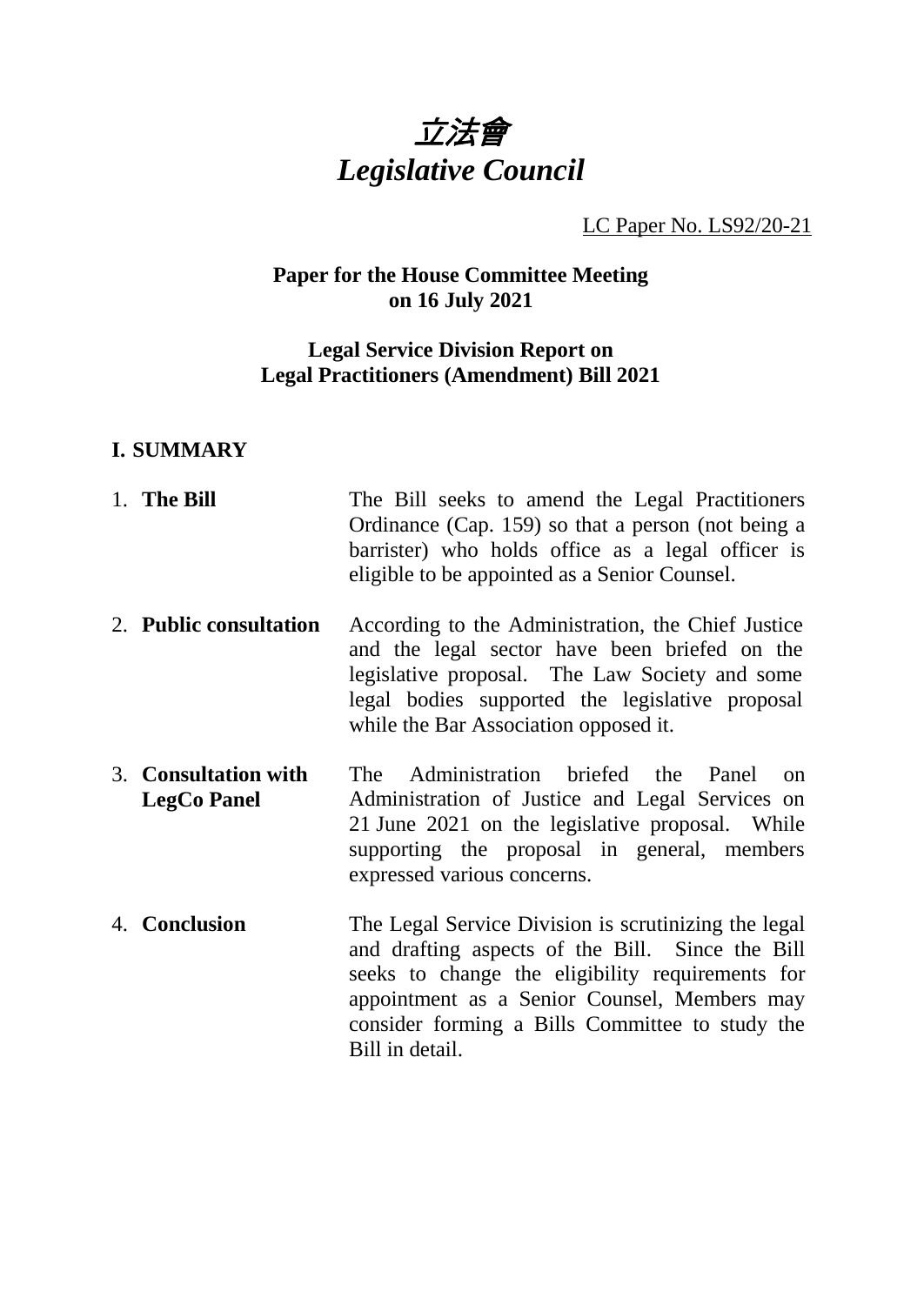#### **II. REPORT**

The date of First Reading of the Bill is 14 July 2021. Members may refer to the Legislative Council ("LegCo") Brief (File Ref.: SF(37) TO CPA 272/00C) issued by the Department of Justice on 7 July 2021 for further details.

## **Object of the Bill**

2. The Bill seeks to amend the Legal Practitioners Ordinance (Cap. 159) so that a person (not being a barrister) who holds office as a legal officer is eligible to be appointed as a Senior Counsel.

# **Background**

3. Under section 31A(1) of Cap. 159, only barristers within the meaning of Cap.  $159^1$  who satisfy the eligibility requirements of section 31A(2) of Cap. 159 ("Eligibility Requirements") are eligible to be appointed as Senior Counsel by the Chief Justice of the Court of Final Appeal ("Chief Justice"). The Eligibility Requirements include sufficient ability and standing as a barrister, sufficient knowledge of the law, the requisite experience and practising at the bar in Hong Kong or as an advocate while holding office as a legal officer. Currently, under section 31A of Cap. 159, legal officers within the meaning of the Legal Officers Ordinance  $(Cap. 87)^2$  who are not admitted as barristers are not eligible for appointment as Senior Counsel.

4. According to paragraph 3 of the LegCo Brief, since there is no practical distinction between the duties of legal officers who are barristers and those who are not, the Administration considers that legal officers irrespective of whether they are barristers or not should be equally eligible for consideration to be appointed as Senior Counsel upon satisfying the Eligibility Requirements.

<sup>-</sup>Under section  $2(1)$  of Cap. 159, "barrister" means a person who is enrolled as a barrister on the roll of barristers and who, at the material time, is not suspended from practice.

<sup>&</sup>lt;sup>2</sup> Under section 2 of and Schedule 1 to Cap. 87, "legal officer" includes the Secretary for Justice, Director of Public Prosecutions, Law Officer (Civil Law), Law Draftsman, Solicitor General, all Government Counsel and Public Prosecutors, as well as certain legal professionals in the Lands Department, Companies Registry and Lands Registry.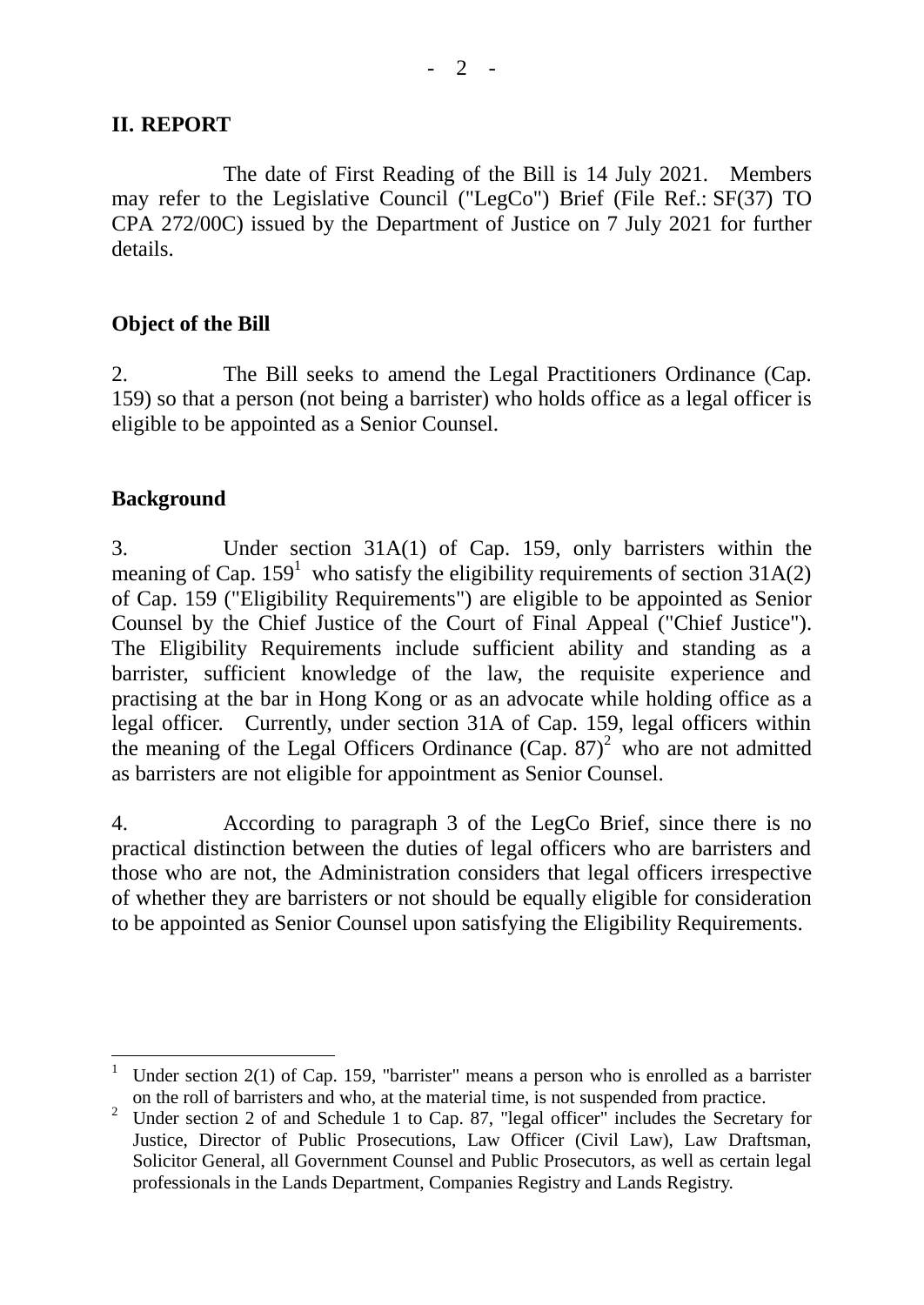# **Provisions of the Bill**

# Eligibility for appointment as Senior Counsel

5. Clause 3 of the Bill seeks to amend section 31A(1) of Cap. 159 so that a person (not being a barrister) who holds office as a legal officer and satisfies the Eligibility Requirements would also be eligible to be appointed as a Senior Counsel by the Chief Justice. The Eligibility Requirements in section 31A(2) of Cap. 159 are also proposed to be amended to include a person's ability and standing as a legal officer.

#### Meaning of "legal officer"

6. Clause 3(9) of the Bill seeks to add a new section 31A(6) to Cap. 159 to provide for a definition of "legal officer" which would include:

- (a) a legal officer within the meaning given by section 2 of Cap. 87; and
- (b) a person deemed to be a legal officer for the purpose of Cap.  $87<sup>3</sup>$

# Restriction on using the title of Senior Counsel

7. Under clause 3(8) of the Bill, it is proposed that a legal officer (not being a barrister) who is appointed by the Chief Justice as a Senior Counsel would be entitled to use the title, and enjoy the status, of Senior Counsel only while holding office as a legal officer (proposed new section 31A(3A)).

#### Commencement

8. The Bill, if passed, would come into operation on the day on which the enacted Ordinance is published in the Gazette.

# **Public consultation**

9. According to paragraph 8 of the LegCo Brief, the Administration has briefed the Chief Justice and the legal sector (including the Bar Association,

 $\frac{3}{3}$  This includes holders of an office who are deemed to be legal officers under (i) section 3(3) of the Director of Intellectual Property (Establishment) Ordinance (Cap. 412) (i.e. the Director of Intellectual Property, where he is legally qualified, and certain legally qualified officers specified in Part 1 of Schedule 1 to Cap. 412); and (ii) section 75(3) of the Bankruptcy Ordinance (Cap. 6) (e.g. certain legally qualified officers appointed to assist the Official Receiver).